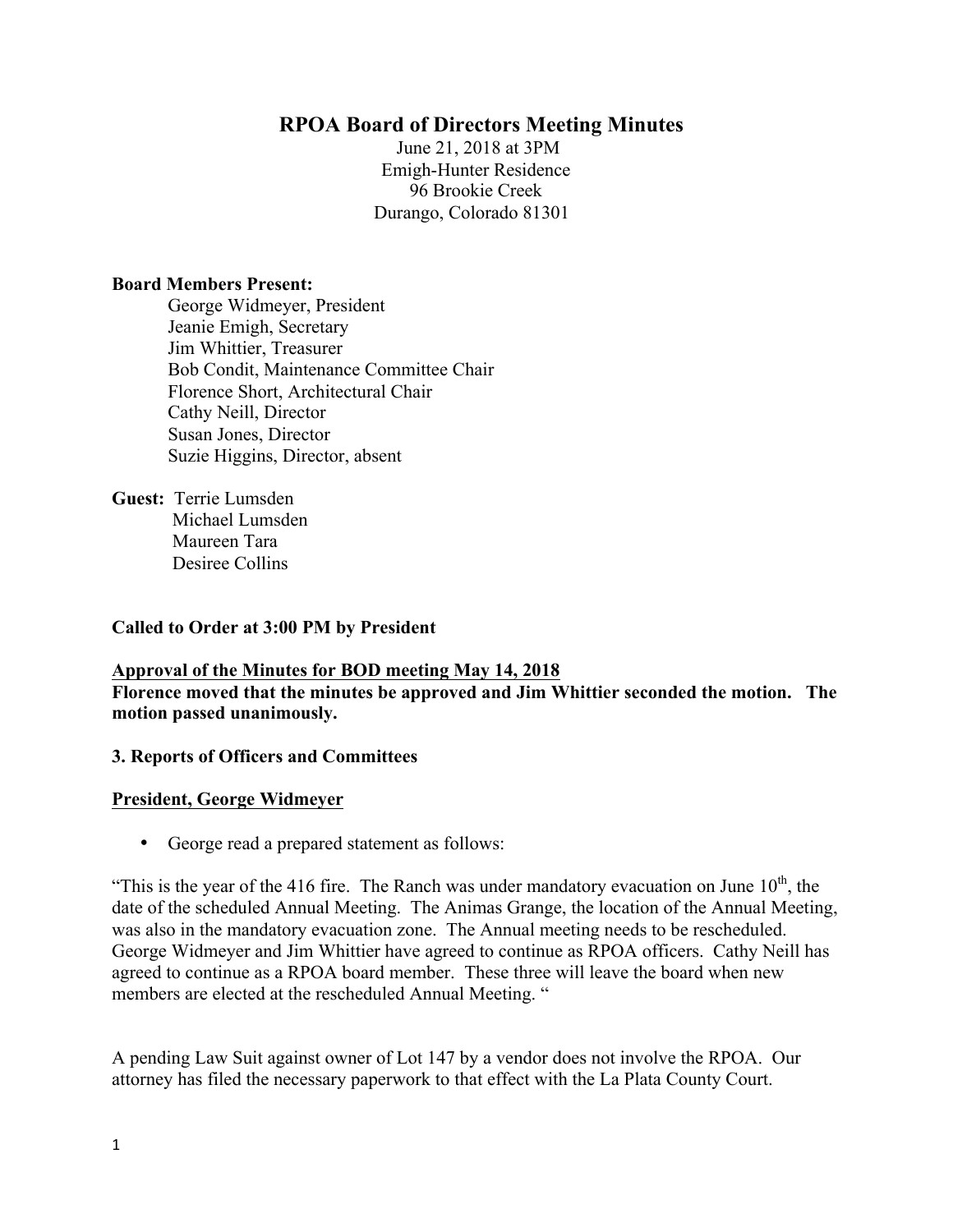George was able to check with La Plata County Sherriff's office and there was no report of break ins or looting at The Ranch during evacuation despite some rumors to that effect. Law enforcement was patrolling our area during evacuation to prevent break ins and looting.

#### **Secretary, Jeanie Emigh**

Thanks to Cathy Neill for collecting and tracking proxy cards for Annual Meeting. We currently have 41 cards on file. As the date of the meeting has changed some of those filing cards will be in attendance and their cards will be removed.

A draft letter was submitted to the BOD for approval. The letter is to be mailed to 11 agencies involved in the fire and evacuation of The Ranch thanking them for their service and professional conduct. The letters will be prepared for George's signature and mailed on June 15, 2018. BOD voted unanimously to approve sending the letters.

#### **Treasurer/ Finance Jim Whittier**

Financials presented. We are still under budget. Will need to make motion at annual meeting to move excess funds to reserve.

All assessments have been paid with the exception of one owner who has to make a final ½ payment in July. Interest will be charged per the by-laws on this payment.

Finance committee recommends to the BOD that \$75,000 be invested in short term one to three months SPDR Bloomberg Barclay ETF 1-3 month T bills that earn 1.6 percent monthly.

Jim Whittier moved and George Widmeyer seconded that \$75,000 be moved to SPDR Bloomberg Barclay ETF T bills. The vote passed unanimously.

## **Architectural: Florence Short**

#### **Approval:**

**Lot 1** Plan submitted and approved to install air conditioning.

**Lot 99** Approval given for repainting and staining home same color.

## **Application for Approval:**

**Lot 61** Application to repaint and stain

## **Lot 60:**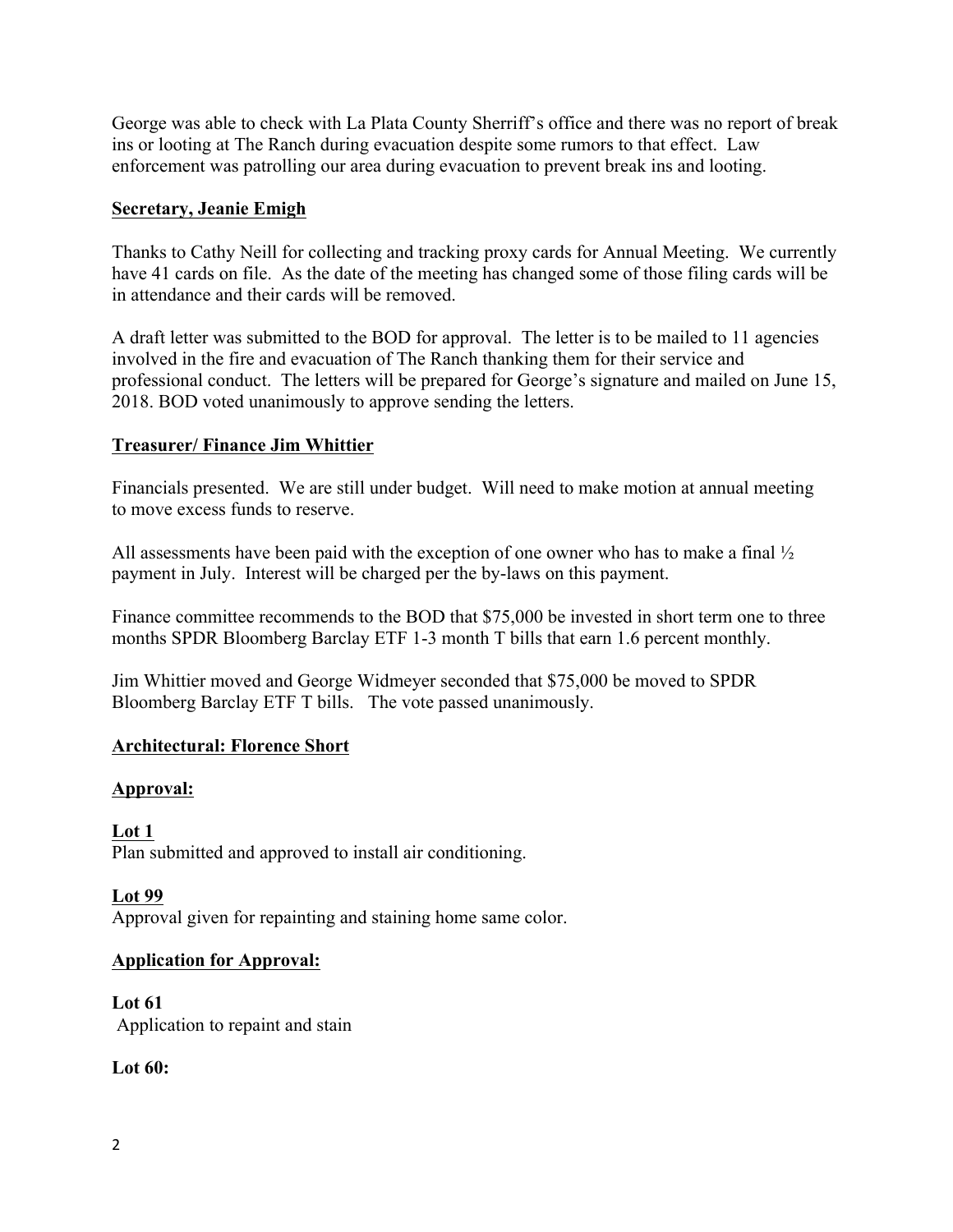Application to repaint and stain. Approval denied due to selection of trim color. Application pending.

# **Exterior Lighting Approval:**

**Lot 61:** Lighting plan approved Lot 60: Lighting plan approved

## **Lot 84:**

Application for installation of an air conditioner pending. (Approval not sought prior to installation.)

## **Maintenance:**

Owners are reminded that La Plata County ordinance requires that trash cans be put out and taken in only on day of pick up. This is to avoid attracting bears. This includes all trash cans including recycle. Bear scat has been spotted at The Ranch

There is to be no dumping of any yard waste or debris in the reserve. EarthScapes has had a mulch pile there. This possibly presents a fire hazard if not monitored and maintained properly. This will be reviewed with EarthScapes.

Spraying will be done to reduce cat tails in the ponds.

Following the evacuation and return, residents are interested in another chipping day. This will be discussed by the board at a future date. Chipping needs to be done in reserve and that is top priority for funds.

## **Nominating:**

Candida Bush has returned to Utah to address a medical issue. Cathy Neill will check with her to determine if she still wants to run for the BOD at the upcoming annual meeting.

## **4. Items requiring discussion and action:**

- **a.** Reschedule Annual Meeting. Set for Sunday August 4, 2018 at 2PM at the Animas Grange. This gives owners the required 30-day notice. Will be posted in mailroom and notice sent out in email Roundup.
- **b. Street lighting**. An additional third bid is being sought. Will discuss at Annual Meeting.
- **c. DCC&Rs:** Bob Strumpf is working with Florence Short to decide which items regarding the architectural rules should remain in DCCRs. Will discuss revisions and get input at the Annual Meeting. As Christina Landeryou has completely changed the way in